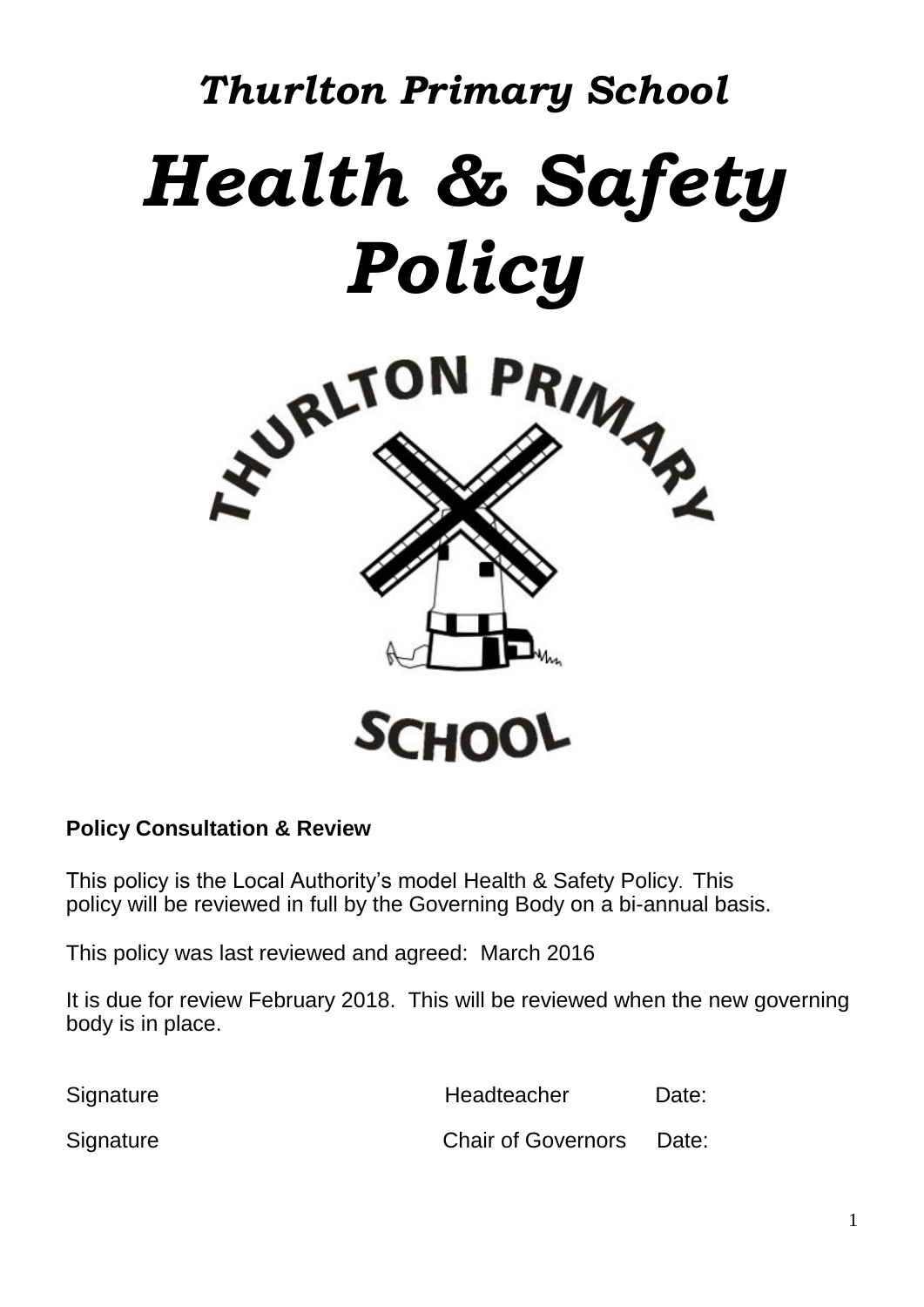

# *Health & Safety Policy Thurlton Primary School*



# *Part 1: Governing Body Statement of Intent*

Effective health and safety management is integral to delivering our ambition for excellence in education and our performance as a school. Our overall objective is to provide and maintain a safe and healthy environment for our staff and pupils and others with whom we work.

We will achieve this by:

- Developing and maintaining a positive health and safety culture with an emphasis on continually improving our performance taking into account human and cultural factors
- Ensuring that health and safety management is an integral part of decision making and organisational processes
- Adopting a sensible and proportionate approach to managing risks, with well informed decision making processes for higher risk activities and ensuring a disproportionate amount of time is not spent on trivial or everyday risks
- Providing a safe and healthy working environment for our staff, pupils and others working in the school
- Ensuring safe working methods are in place and providing safe equipment.
- Communicating and consulting with our staff and their trade union representatives
- Complying with statutory requirements and where possible best practice
- Investigating and learning the lessons from accidents and work related ill health incidents
- Providing effective information, instruction and training to enable our staff to be competent in their roles
- Monitoring and reviewing systems and preventative measures to make sure they are suitable, sufficient and effective
- Ensuring adequate resources are available to fulfil our health and safety responsibilities and objectives
- Working with and monitoring our contractors to ensure consistent and comparable health and safety standards

We recognise that overall responsibility for health and safety lies with all levels of management having direct responsibility for activities and staff under their control. However, all staff have a legal and moral responsibility to take reasonable care for the health and safety of themselves and for others who may be affected by their acts or omissions.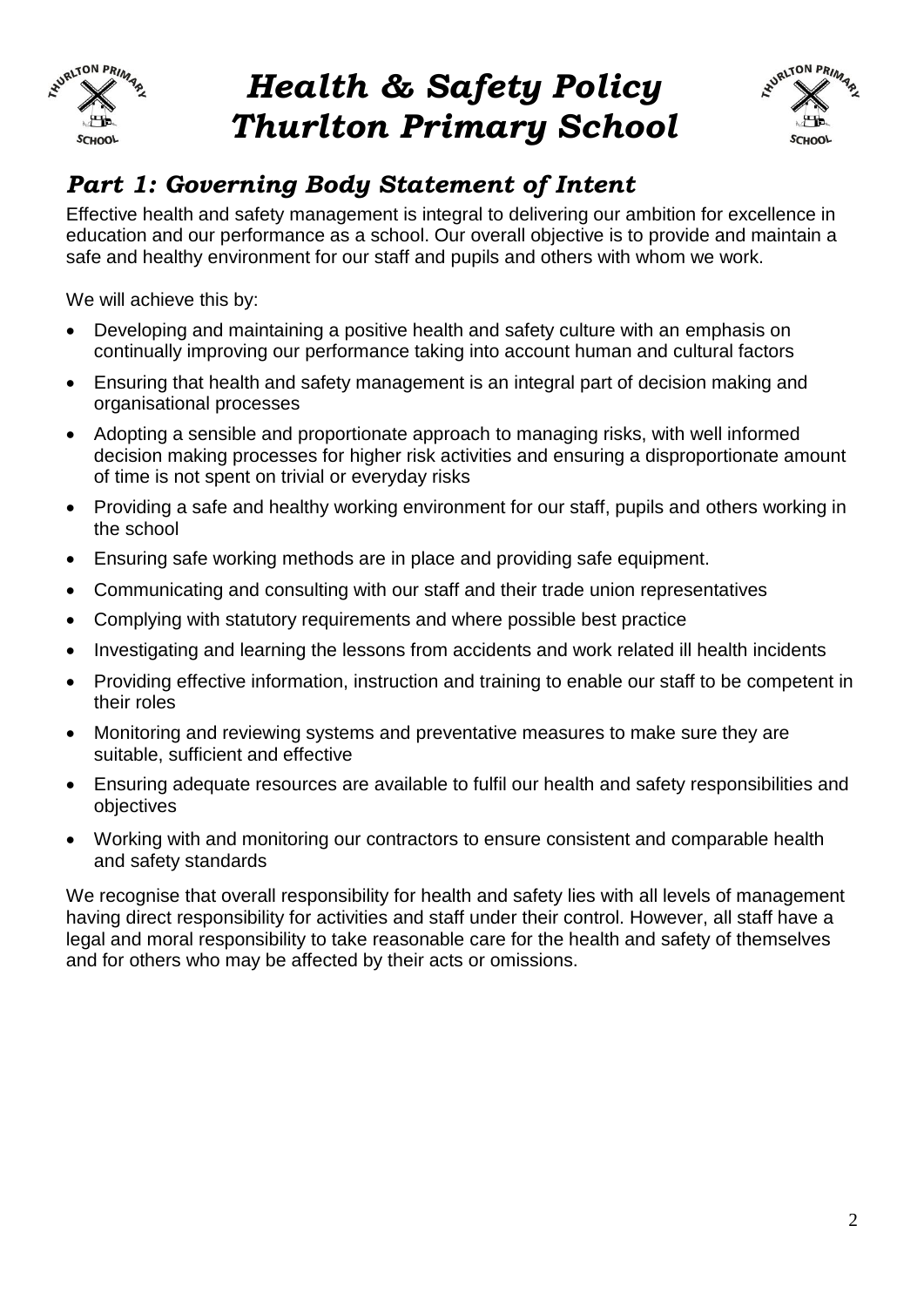# *Part 2: Responsibilities and Organisation*

# *Introduction*

To comply with the Governing Body's Statement of Intent the following responsibilities have been assigned:

# *The Governing Body*

The Governing Body is responsible for ensuring that suitable organisational arrangements are in place for the management and control of health and safety within the school. In particular, we will ensure that:

- A written policy statement is created and communicated which promotes a positive attitude towards health and safety in staff and pupils
- Responsibilities for health, safety and welfare are allocated to specific people and those people are informed of these responsibilities
- A lead governor for health and safety is nominated
- People have sufficient experience, knowledge and training to perform the tasks required of them
- Clear procedures are created which assess the risk from hazards and produce safe systems of work
- Sufficient funds are allocated to operate safe systems of work
- Health and safety performance is monitored and targets for improvement are set
- The school's health and safety policy is reviewed at least every two years
- Our management of health and safety considers the needs of anyone with a protected characteristic under the Equalities Act

# *The Headteacher*

The Headteacher is responsible for all staff and activities under their control and will ensure that the requirements of relevant safety policies and procedures are implemented and complied with. In particular, they will:

Be fully committed to the Governing Body's Statement of Intent, ensuring that a positive health and safety culture is demonstrated and promoted through their leadership.

Ensure that appropriate risk assessments are undertaken by competent persons and that suitable control measures are taken on a risk basis to manage the health and safety risks to staff and any other people who may be affected by the school's activities

- Monitor and review health and safety performance through:
	- $\circ$  Undertaking health and safety inspections of work areas/practices in line with relevant County Council policy
	- o Setting health and safety targets and objectives through appraisals and other supervisory reviews
	- o Reviewing incidents and accidents
	- o Monitoring commissioned and contracted work under their control for compliance
	- o Ensure that the management of health and safety in the areas under their control considers the needs of anyone with a protected characteristic under the Equalities Act
- Develop safe systems of work and procedures and ensure that they are implemented.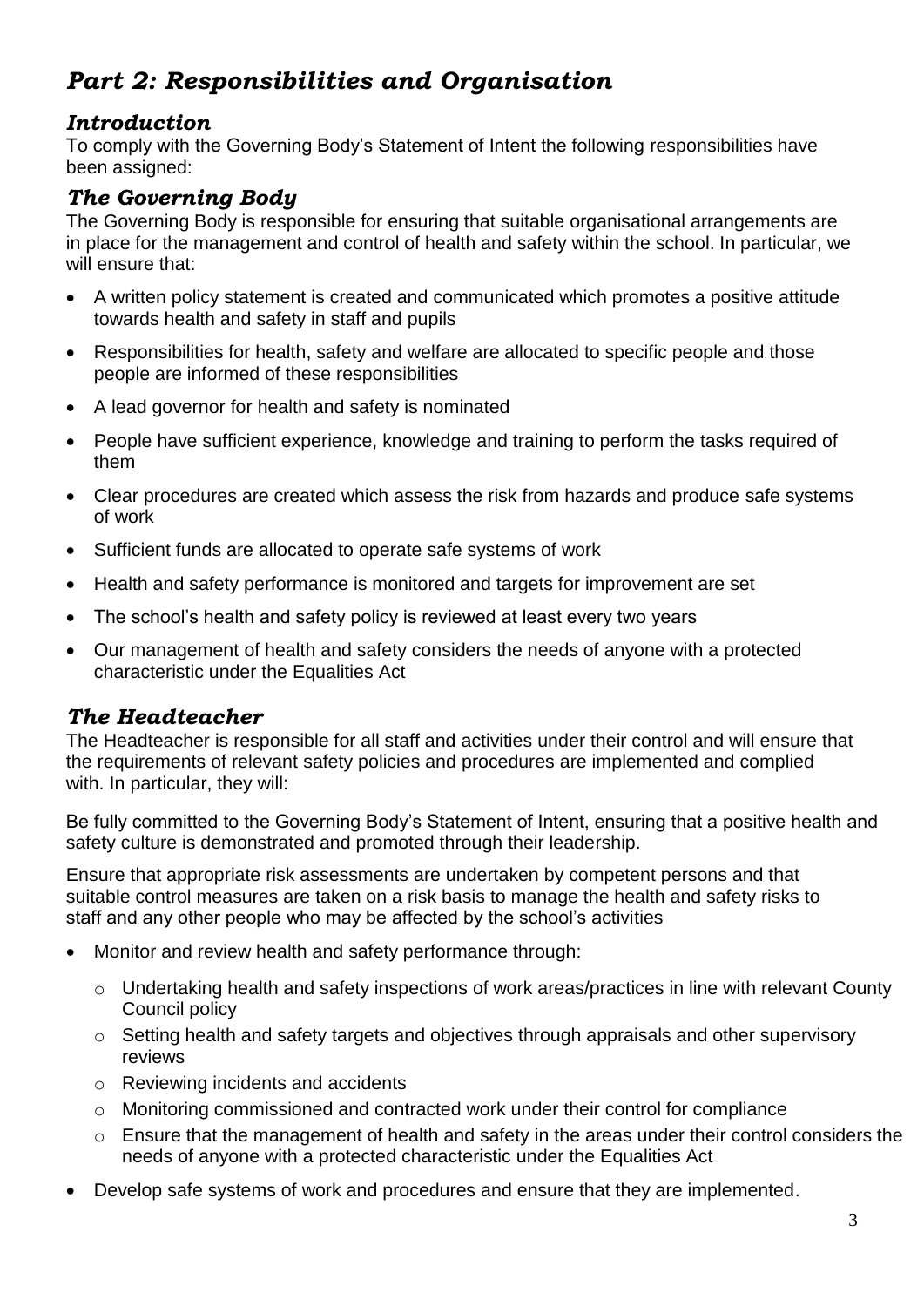- Ensure prompt action is taken to resolve any situations that may adversely affect the health and safety of staff or other people
- Ensure that they undertake all relevant training and staff are given adequate information, instruction, training and supervision to carry out their duties, paying particular attention to new/inexperienced employees and trainees
- Ensure that all plant and work equipment provided is: selected through a risk assessment process, suitable, properly maintained and subject to all necessary tests and examinations
- Ensure that accidents and incidents (including near misses and violence and aggression) are reported and investigated and the findings acted upon without delay
- Ensure there are meaningful, effective arrangements in place for consulting employees and their trade union representatives on health and safety matters that affect them
- Ensure information that may assist safety representatives in their role is provided to them When commissioning work through partners and contractors, ensure that they are selected and managed in line with statutory requirements and Council policy
- Ensure that they seek timely assistance and advice where expert help is required from the Health, Safety and Well-being team
- Report to the Governing Body at least annually on the school's health and safety performance

# *Lead Governor for Health and Safety*

The Lead Governor has the following responsibilities:

- To be fully and visibly committed to the Governing Body's Statement of Intent for health and safety
- To scrutinise and review health and safety performance
- To provide support and challenge to the Headteacher and the Governing Body in fulfilling their health and safety responsibilities
- To ensure in particular that risk assessments of the premises and working practices are carried out and documented

# *Health and Safety Coordinator*

The Health and Safety Coordinator has the following responsibilities:

- To coordinate and manage the annual risk assessment process for the school
- To coordinate performance monitoring processes
- To make provision for the inspection and maintenance of work equipment
- To manage the keeping of records of all health and safety activities including management of building fabric and building services in liaison with NPS and other contractors.
- To advise the Headteacher of situations or activities which are potentially hazardous to the health and safety of staff, pupils and visitors.
- To ensure that staff are adequately instructed in safety and welfare matters about their specific workplace and the school generally.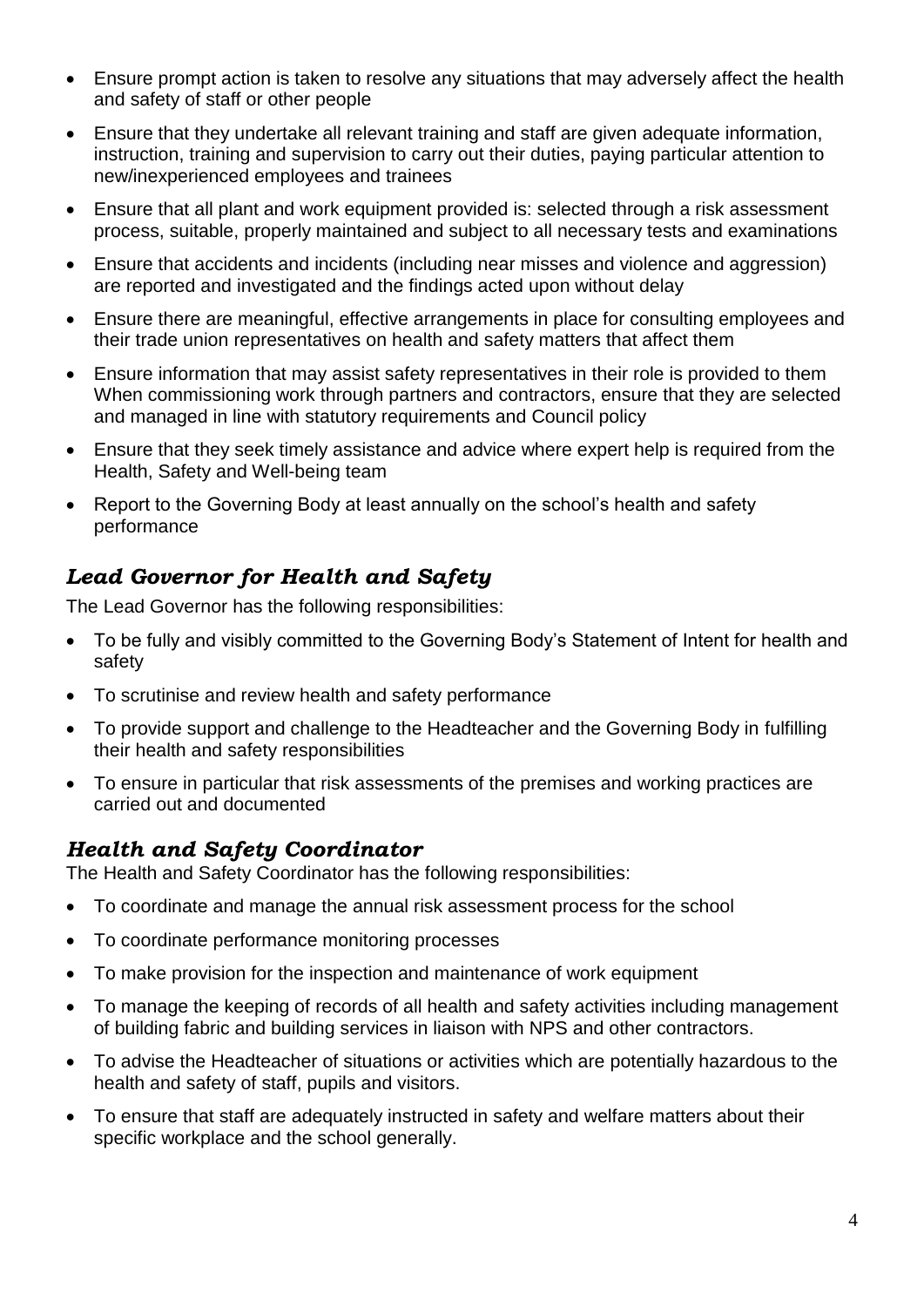# *Teaching and support staff holding positions of special responsibility*

This includes Office staff, MSA's Kitchen staff and Caretaker/Cleaner

They have the following responsibilities:

- Apply the school's Health and Safety Policy and the relevant health and safety Codes of Practice to their own department or area of work and be directly responsible to the Headteacher for the application of the health and safety procedures and arrangements
- Carry out regular health and safety risk assessments of the activities for which they are responsible
- Ensure that all staff under they manage are familiar with the relevant health and safety Codes of Practice, for their area of work
- Resolve health, safety and welfare issues that staff refer to them, or refer to the Headteacher any matters for which they cannot achieve a satisfactory solution within the resources available
- Carry out regular inspections of their areas of responsibility to ensure that equipment, and activities are safe and record these inspections where required
- Ensure, so far as is reasonably practicable, the provision of sufficient information, instruction, training and supervision to enable other staff and pupils to avoid hazards and contribute positively to their own health and safety
- Investigate any accidents that occur within their area of responsibility

# *Class Teachers*

Class teachers are expected to:

- Exercise effective supervision of their pupils, to know the procedures for fire, first aid and other emergencies and to carry them out
- Follow the particular health and safety measures to be adopted in their own teaching areas as laid down in the relevant Codes of Practice
- Give clear oral and written instructions and warnings to pupils when necessary
- Follow safe working procedures
- Require the use of protective clothing and quards where necessary
- Make recommendations to their Headteacher regarding equipment and improvements to plant, tools, equipment or machinery
- Integrate all relevant aspects of safety into the teaching process
- Report all accidents, defects and dangerous occurrences to the Headteacher

# *Employee Consultation/Safety Representatives*

The Governing Body believes that consulting employees on health and safety matters is important in creating and maintaining a safe and healthy working environment.

Safety representatives of trade unions recognised by Norfolk County Council will be consulted on all matters of health and safety that may affect staff and on the provision of health and safety information and training. Non-union staff will also be consulted directly.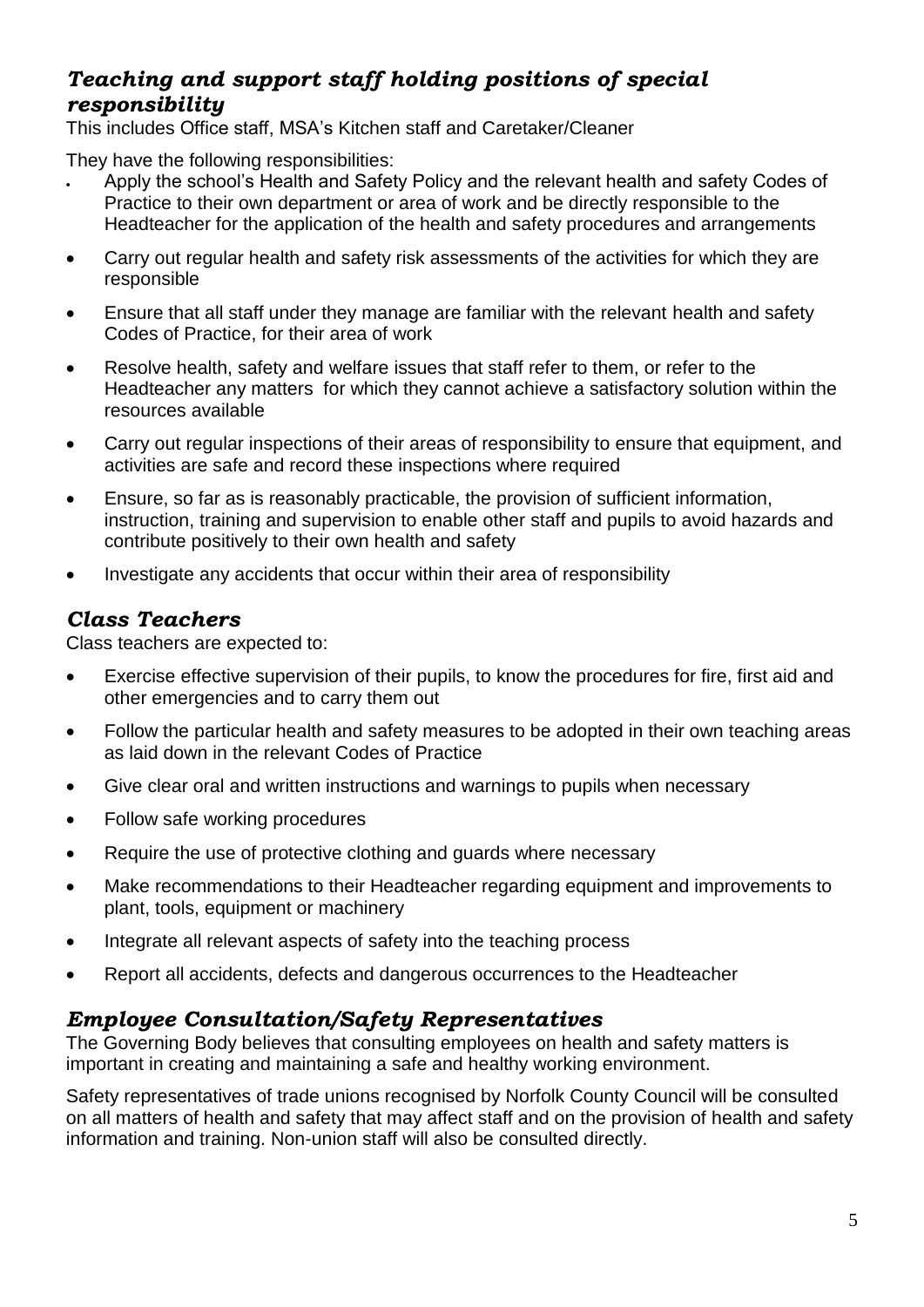Before making any decisions which could have health and safety consequences for staff, the governing body will inform safety representatives about the proposed course of action and give them an opportunity to express their view.

# *Staff*

All staff have individual responsibility to take reasonable care for the health and safety of themselves and for others who may be affected by their acts or omissions. In particular, they must:

- Comply with the school's health and safety policy and procedures at all times
- Co-operate with managers in complying with relevant health and safety safe systems of work and procedures
- Use all work equipment and substances in accordance with instruction, training and information received
- Wear, use, store, maintain and replace personal protective equipment as appropriate
- Not intentionally misuse anything provided in the interests of health, safety and welfare
- Take part in and contribute to health and safety inspections, risk assessments etc. as appropriate
- Report all accidents (personal injury and vehicle), ill health, incidents of violence and aggression, near misses, hazardous situations, general health and safety concerns, defective equipment or premises
- Attend all training relevant to their role

# *Pupils*

Pupils, allowing for their age and aptitude, are expected to:

- Take personal responsibility for the health and safety of themselves and others
- Observe standards of dress consistent with safety and/or hygiene
- Observe all the health and safety rules of the school and in particular the instructions of staff given in an emergency
- Use and not wilfully misuse, neglect or interfere with things provided for their health and safety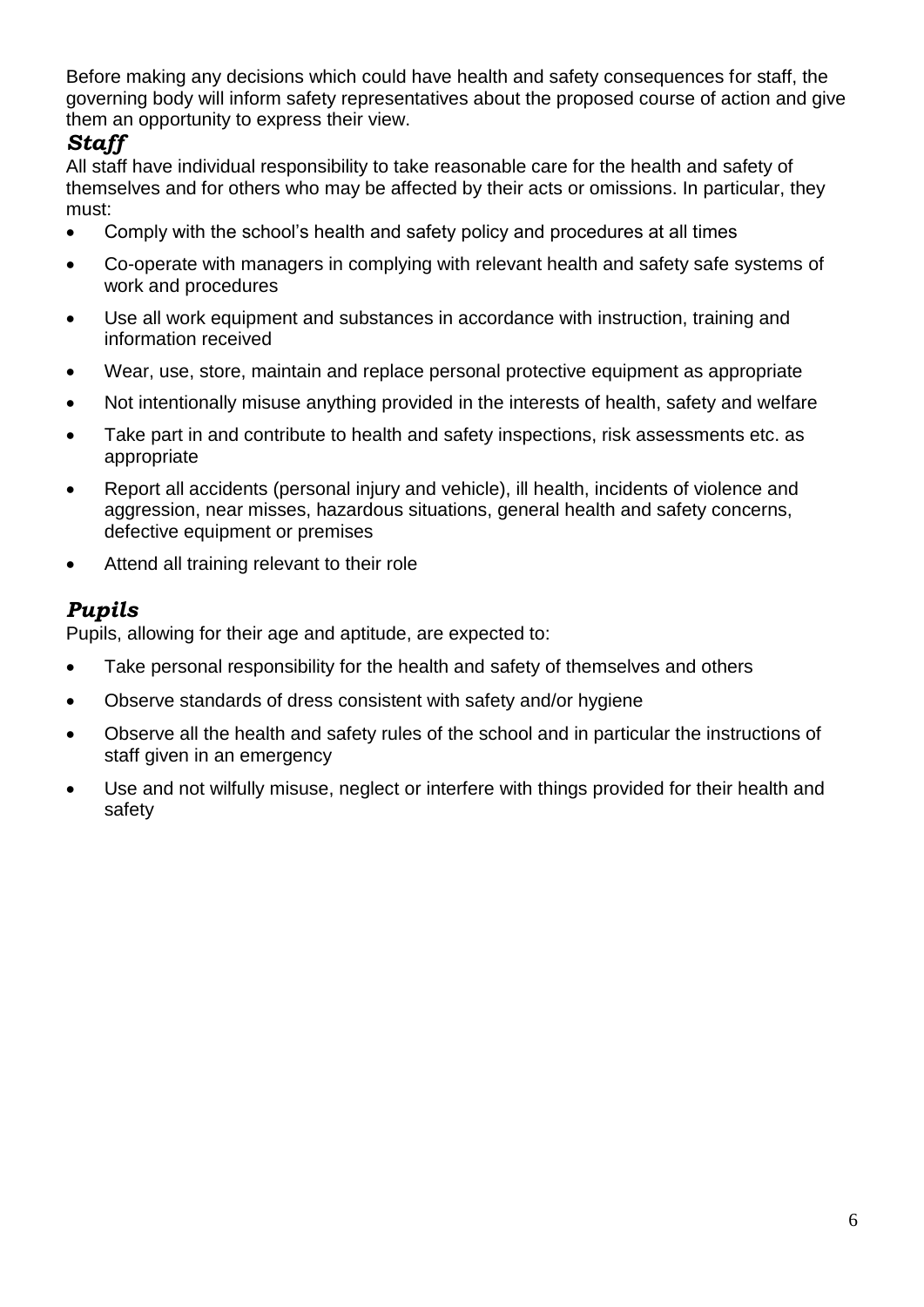# *Part 3: Procedures and Arrangements*

The following procedures and arrangements have been adopted to ensure compliance with the Governing Body's Statement of Intent.

### *Lead Governor for Health and Safety*

The lead governor with responsibility for scrutiny of health and safety performance is: *PBM Committee (People, Buildings and Money Governing Body su committee)*

# *Risk Assessment:*

### *General Risk Assessment*

General Risk Assessment will be coordinated by the *Headteacher (currently Ali Hambley*  Acting) following [guidance and documentation on Schools' PeopleNet.](http://www.schoolspeoplenet.norfolk.gov.uk/Manager/Managing-health-safety-and-wellbeing/Health-and-safety/General-risk-assessment/index.htm) They will be responsible for ensuring the actions required are implemented.

### *Fire Safety*

A fire risk assessment will be carried out and local fire safety procedures developed for the premises by the *Headteacher (currently Ali Hambley - Acting)* following [guidance and](http://www.schoolspeoplenet.norfolk.gov.uk/Manager/Managing-health-safety-and-wellbeing/Health-and-safety/Incidents-and-emergencies/Fire-safety/index.htm)  [documentation on Schools' PeopleNet.](http://www.schoolspeoplenet.norfolk.gov.uk/Manager/Managing-health-safety-and-wellbeing/Health-and-safety/Incidents-and-emergencies/Fire-safety/index.htm)

### *Manual Handling*

Manual handling risk assessments will be carried out by the *Headteacher (currently Ali Hambley - Acting)* following [guidance and documentation on Schools' PeopleNet.](http://www.schoolspeoplenet.norfolk.gov.uk/Manager/Managing-health-safety-and-wellbeing/Health-and-safety/Work-activities/Moving-and-handling/index.htm)

### *Computers and Workstations*

Computer and workstation risk assessments will be carried out by the *ICT coordinator* (*currently Abi Marriott*) following [guidance and documentation on Schools' PeopleNet.](http://www.schoolspeoplenet.norfolk.gov.uk/Manager/Managing-health-safety-and-wellbeing/Health-and-safety/Work-Equipment/Computer-and-workstation-safety/index.htm)

### *Hazardous Substances*

*Headteacher (currently Ali Hambley - Acting)* will identify hazardous substances for which no generic assessment exists in the Codes of Practice mentioned below, following [guidance](http://www.schoolspeoplenet.norfolk.gov.uk/Manager/Managing-health-safety-and-wellbeing/Health-and-safety/Work-activities/Hazardous-substances-and-chemicals/index.htm)  [and documentation on Schools' PeopleNet.](http://www.schoolspeoplenet.norfolk.gov.uk/Manager/Managing-health-safety-and-wellbeing/Health-and-safety/Work-activities/Hazardous-substances-and-chemicals/index.htm)

### *Violence to Staff*

Assessment of the risks of violence to staff will be carried out by *Headteacher (currently Ali Hambley - Acting)* following [guidance on Schools' PeopleNet.](http://www.schoolspeoplenet.norfolk.gov.uk/Manager/Managing-health-safety-and-wellbeing/Health-and-safety/People/Violence-at-work/index.htm) This assessment cross-refers to the school's behaviour policy.

### *Risk Assessment of Curriculum Activities*

Risk Assessments for curriculum activities will be carried out by *all staff and subject coordinators* using [health and safety curriculum Codes of Practice on Schools' PeopleNet.](http://www.schoolspeoplenet.norfolk.gov.uk/Manager/Managing-health-safety-and-wellbeing/Health-and-safety/Curriculum-codes-of-practice/index.htm)

### *Consultation with Employees*

Union-appointed safety representatives are *Leanne Cahill NUT, Ali Hambley NASUWT and Office Staff UNISON*

Consultation with employees not represented by a union is provided through *discussion with Headteacher*

### *Safe Plant and Equipment*

Plant and equipment will be inspected, maintained and, where necessary, tested by appropriate contractors appointed by the Governing Body through the NPS Building Maintenance Partnership (BMP) Scheme

Routine local testing of emergency lighting, fire alarm call points, flushing of infrequently used water outlets and monthly water temperature monitoring will be carried out by the caretaker.

Any problems or defects regarding plant and equipment should be reported to the *Office staff*  (*currently Sally Payne* and *Mandy Wilson)*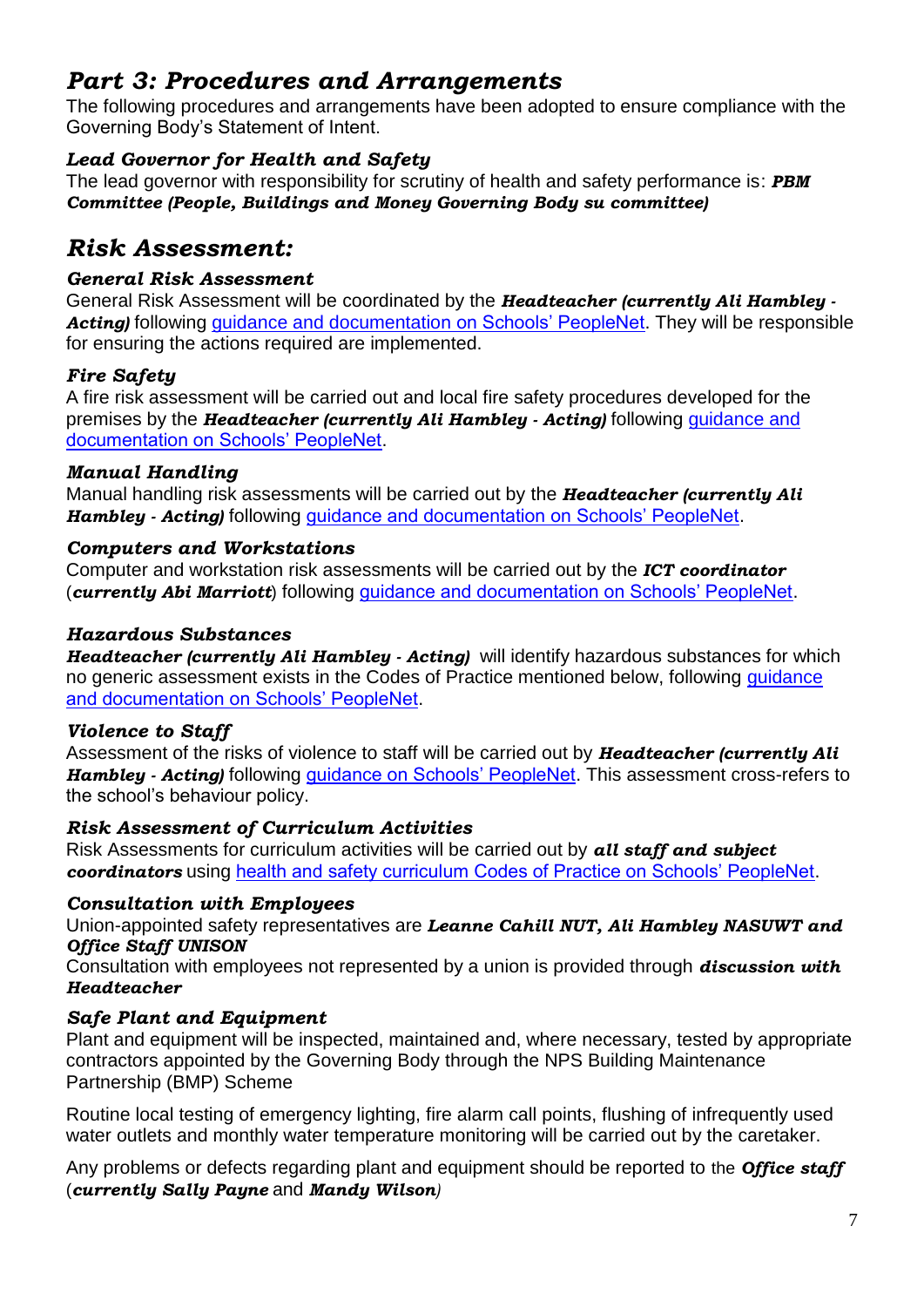# *Information, Instruction and Training*

# *Information and Advice*

A [Health and Safety Law Poster](http://www.hse.gov.uk/pubns/books/lawposter.htm) is displayed in the: *School Office*

Health and safety advice is available from the headteacher/health and safety coordinator and from HR Direct on 01603 222212 or email [hrdirect@norfolk.gov.uk](mailto:hrdirect@norfolk.gov.uk)

# *Health and Safety Training***:**

### *Induction*

Health and safety induction training will be provided for all new employees and for work experience placement students by the *Headteacher (currently Ali Hambley - Acting)*  following [guidance and documentation on Induction on Schools' PeopleNet.](http://www.schoolspeoplenet.norfolk.gov.uk/Manager/Welcoming-a-new-member-of-staff/Induction/index.htm)

Staff and governors named below have received or will receive health and safety training in the following areas:

# *Strategic Health and Safety Management and Premises Management Training*

- Health and Safety Awareness for Governors: *Headteacher (currently Ali Hambley - Acting)*
- Health and Safety Management for Headteachers: *Headteacher (currently Ali Hambley - Acting)*
- Premises Management 1 General: *Headteacher (currently Ali Hambley - Acting)*
- Premises Management 2 Asbestos: *Headteacher (currently Ali Hambley - Acting)*
- Premises Management 3 Fire Safety Risk Assessment: *Headteacher (currently Ali Hambley - Acting)*
- General Risk Assessment: *Headteacher (currently Ali Hambley - Acting)*

# *Curriculum/Subject Specific Health and Safety Training*

### *Primary and Secondary PE and School Sport*

- Risk Management in PE (primary subject leaders): the *PE coordinator* (*currently Tanya Harrison*)
- Ensuring Pupils are Safe in PE (primary teachers and coaches): *All teaching and support staff*
- Norfolk PE Teaching Competence Standards (NPETCS) (primary support staff and cover supervisors):
- Safe Supervision of Swimming: *Mrs Fairy (Hobart High School) and accompanying staff from Thurlton Primary School*

### *Occupational Risks*

- First Aid at Work: *Liz Borrett (renewal date: 6.12.16), Tanya Harrison (renewal date: 20.10.17), Sally Payne (renewal date: 6.12.16), Bridget Smith (renewal date: 6.12.16)*
- Emergency First Aid at Work:
- Paediatric First Aid (for schools with children up to age 5: *Tanya Harrison (renewal date: 20.10.17), Natasha Brighton (renewal date: 1.12.117)*
- Moving and Handling of Disabled Pupils: *All staff after appropriate training*
- Musculoskeletal Injuries Rehabilitation Scheme Referral Managers Training: *Office staff*  (*currently Sally Payne* and *Mandy Wilson)*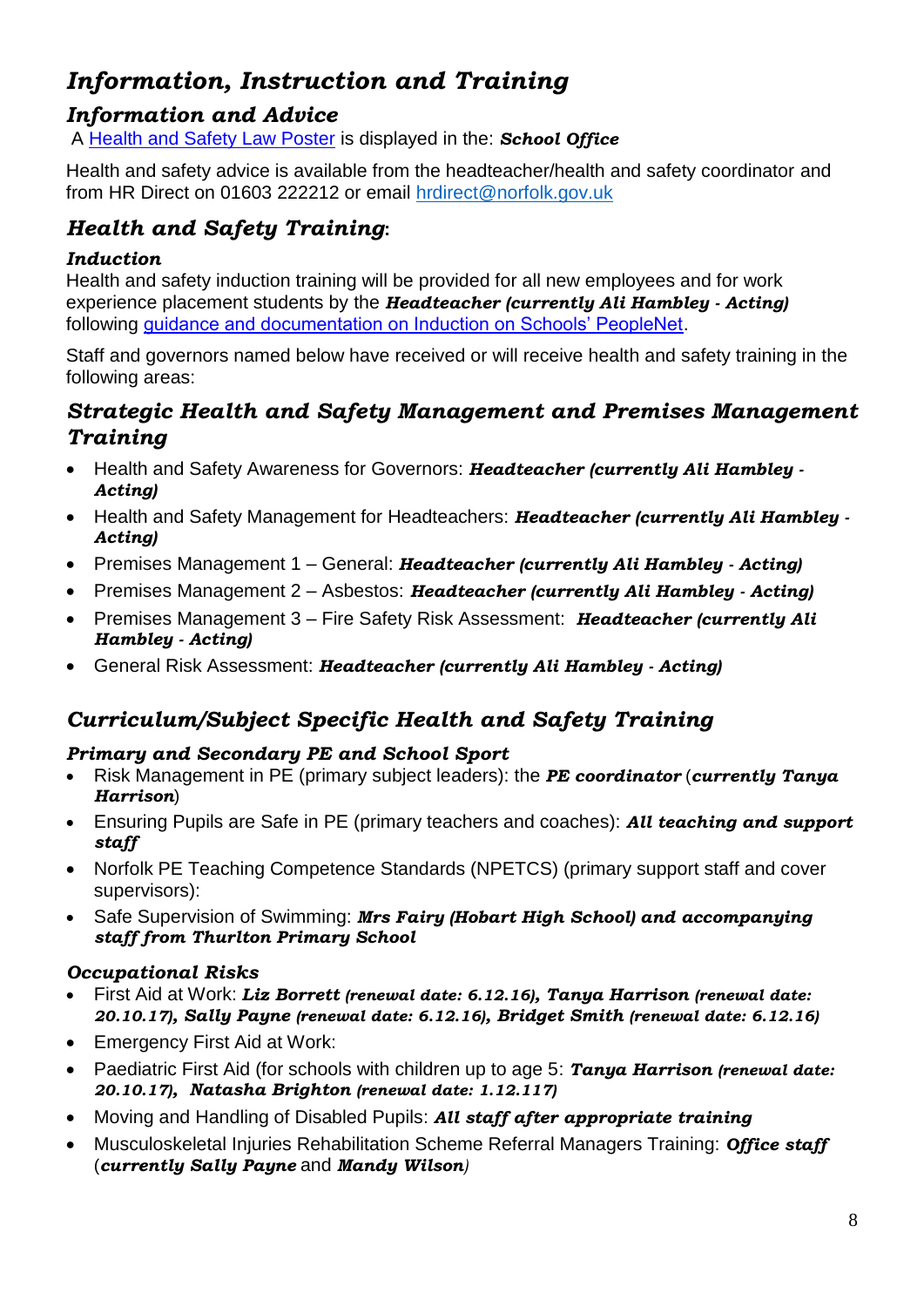Norfolk Steps training: organised by *Headteacher (currently Ali Hambley - Acting) attended by all staff*

### *Caretaking/Site Management*

- IOSH Working Safely (Norse Commercial Services): *Headteacher (currently Ali Hambley - Acting)*
- Ladder Use and Inspection (Norse Commercial Services): *Headteacher (currently Ali Hambley - Acting)*
- Health and Safety Workshop (COSHH) (Norse Commercial Services): *Headteacher (currently Ali Hambley - Acting)*
- Institute of Sport and Recreation Management (ISRM) *PE Co-ordinator – currently Tanya Harrison* Pool Plant Operators Certificate*: Headteacher (currently Ali Hambley - Acting)*

### *Health and Well-Being*

Well-Being Facilitators:

### *Training Records and Training Needs Identification*

Health and safety training records are held by: *The School Office*

Training needs will be identified, arranged and monitored by *Headteacher (currently Ali Hambley - Acting)*

### *Incident Reporting and Investigation*

All accidents and cases of work-related ill health involving employees (or non employees where the injury is potentially caused by a deficiency in activity, equipment or premises must be recorded on the [Norfolk County Council online incident reporting system](http://www.schoolspeoplenet.norfolk.gov.uk/Manager/Managing-health-safety-and-wellbeing/Health-and-safety/Incidents-and-emergencies/Accident-and-incident-reporting/index.htm) following guidance on Schools' PeopleNet.

Minor injuries to non-employees (i.e. pupils and visitors) where first aid is given will be reported on the First Aid Record of Treatment form. These forms are kept at: *The School Office*

*The Headteacher (currently Ali Hambley - Acting)* will investigate all incidents and act on findings to prevent a recurrence.

### *First Aid*

First aid box/es is/are kept at: *Each class base: The School Office: Forest Schools Area.*

The following employees are available to provide first aid: *Ali Hambley (Acting Headteacher) Tchers: Tanya Harrison: Leanne Cahill: Abigail Marriott* 

*TA's: Liz Borrett: Bridget Smith*

*Office Staff: Sally Payne: Mandy Wilson MSA's:* 

# *Supporting Pupils with Medical Conditions*

Prescribed medication will be administered to pupils following [guidance and documentation on](http://www.schools.norfolk.gov.uk/Pupil-needs/Health/index.htm)  [Norfolk Schools.](http://www.schools.norfolk.gov.uk/Pupil-needs/Health/index.htm)

The *Headteacher (currently Ali Hambley - Acting), the Office staff* (*currently Sally Payne* and *Mandy Wilson*) are responsible for the management of administration of medicines to pupils.

### *Site Security and Visitors*

All visitors must report to the *School Office* where they will be asked to sign the Visitors book and wear a Visitors' badge.

Other arrangements to ensure the security of pupils and employees on site are: *the responsibility of all staff*